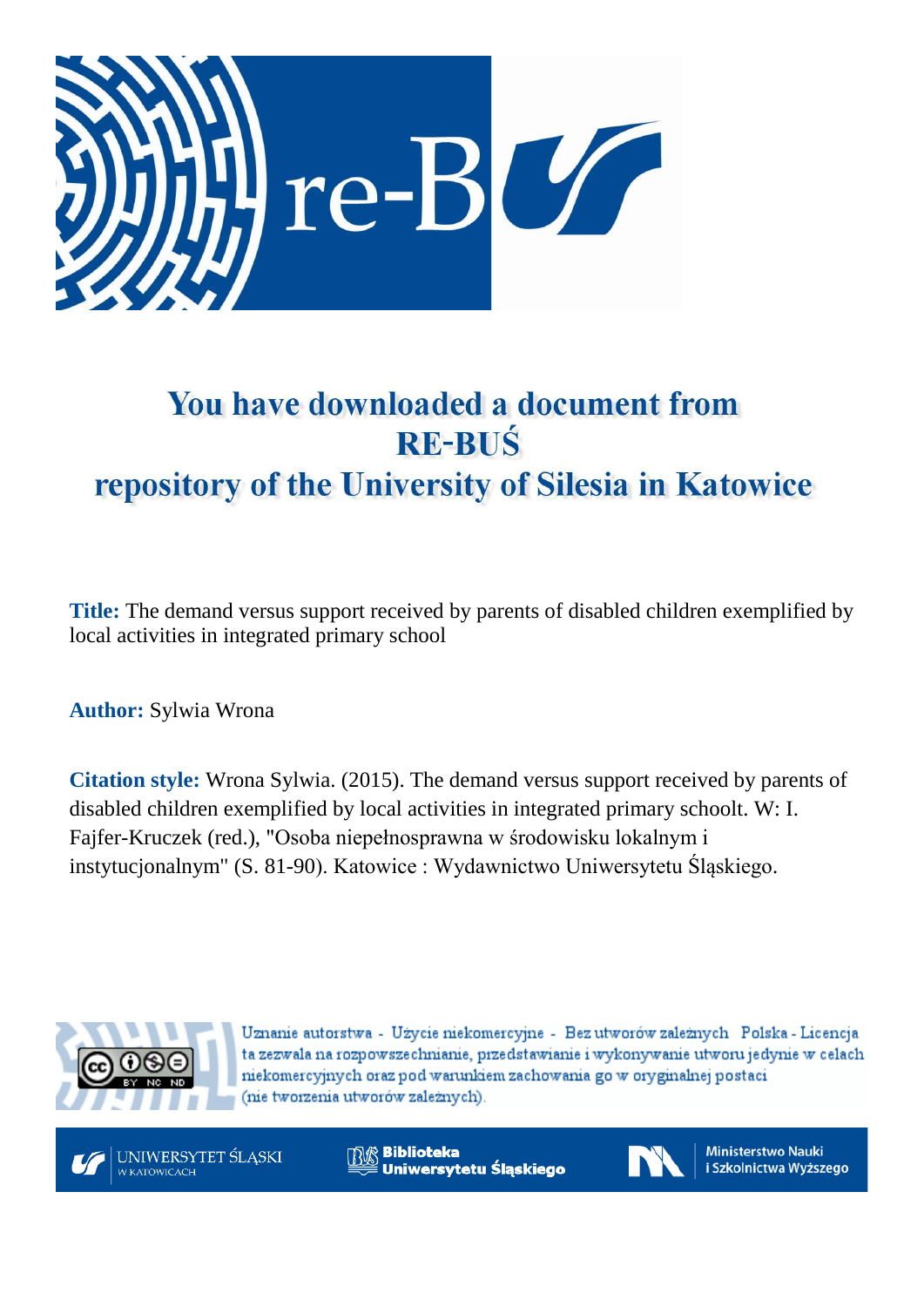Problemy Edukacji, Rehabilitacji i Socjalizacji Osób Niepełnosprawnych Tom 20 (1/2015)

*Sylwia Wrona*

University of Silesia in Katowice Faculty of Ethnology and Educational Science Bielska 62, 43 -400 Cieszyn e -mail: sylwia.wrona@us.edu.pl

# The demand versus support received by parents of disabled children exemplified by local activities in integrated primary school

#### Abstract

The aim of the study is to determine a space and process of support for parents of children with disabilities, as well as an indication of the neglected areas in the organization of early intervention in Poland. The characteristics of this space relates primarily to the place and role of people taking an active part in the process of support: parents and therapists and their relationship with a disabled child. Considerations revolve around descriptions of various models of assistance provided to families in the process of early intervention.

Keywords: early intervention, family, disability, support.

## Poczucie wsparcia otrzymywanego a oczekiwanego przez rodziców dzieci niepełnosprawnych na przykładzie działań lokalnych w szkole podstawowej

#### Abstrakt

Celem opracowania jest określenie przestrzeni i przebiegu procesu wsparcia rodziców małych dzieci niepełnosprawnych, a także wskazanie obszarów zaniedbanych w organizacji wczesnej interwencji w Polsce. Charakterystyka owej przestrzeni dotyczy przede wszystkim miejsca i roli osób biorących czynny udział w procesie wsparcia: rodziców i terapeutów i ich relacji z niepełnosprawnym dzieckiem. Rozważania oscylują wokół opisów różnorodnych modeli pomocy dostarczanej rodzinom w procesie wczesnej interwencji.

Słowa kluczowe: wczesna interwencja, rodzina, niepełnosprawność, wsparcie.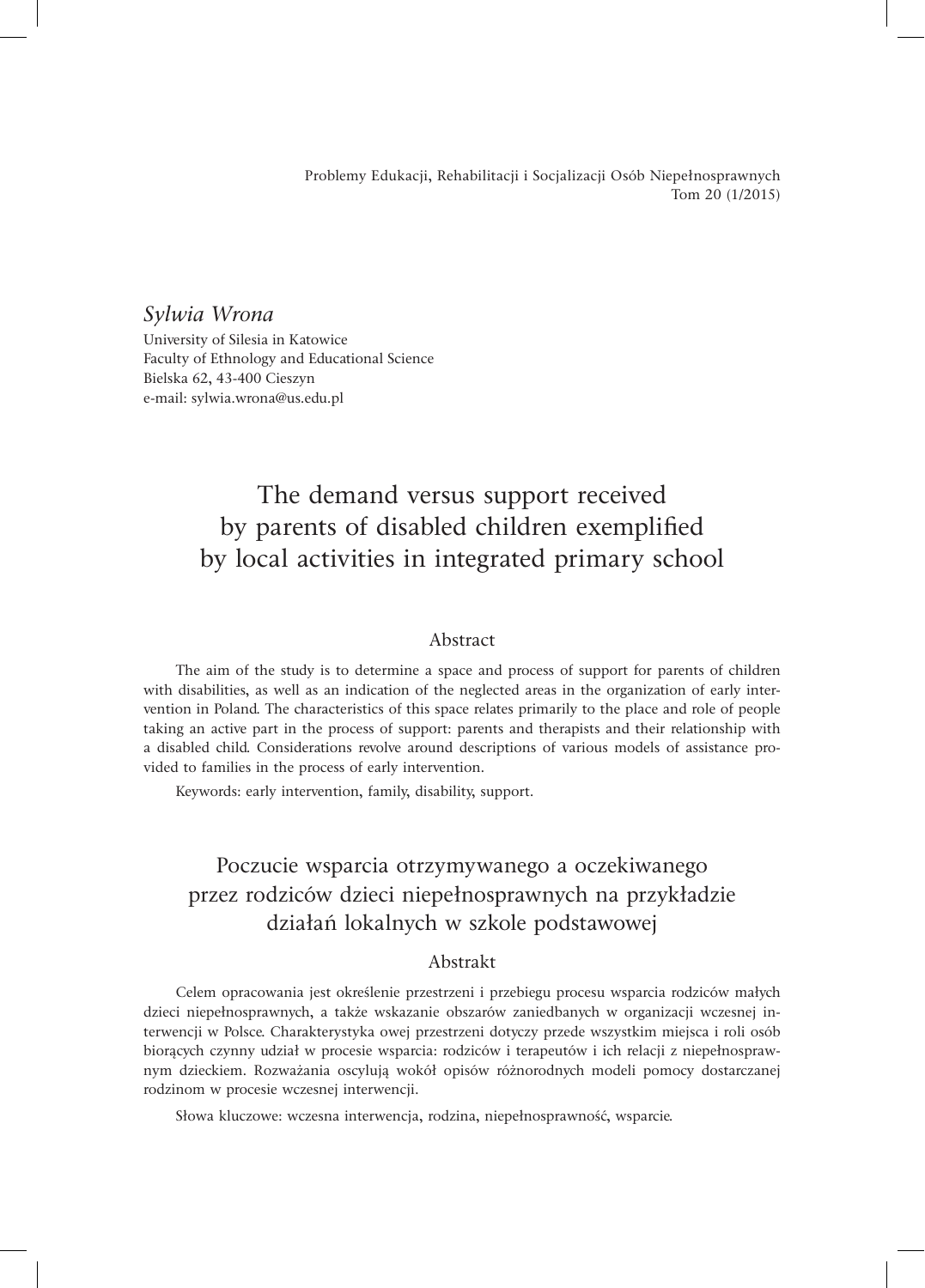Establishing cooperation with parents is a difficult and complicated process with which contemporary schools are faced. Specifying aims, ranges and implemented tasks with parental participation allows for better understanding of educational and care processes taking place within the walls of an educational institution. This is also significant for preventive and diagnostic activities concerning possible problems of learners and their families. Parents decide about the shape of their children's education right from the beginning by choosing a kindergarten and school for them. With no doubt, the situation of a disabled child's parents is different due to specific daily life problems resulting from disability. Numerous works on this issue explore the most frequent problems, which can be classified in four groups: mental, emotional, and spiritual problems (M.J. Friehe, A. Bloedow, S. Hesse, 2003, p. 11). How the parent will handle overcoming difficult situations depends on many factors. It seems that the most important determinant is the quality of the provided support and the related ability to accept it. There are frequent situations in which too much stress does not allow for accepting aid activities. What is presented in this study are the results of the research into the processes of support for parents of disabled children in one of integrated primary schools in Cieszyn. This is an attempt at juxtaposing the demand for such support with the actually received support within the school staff's activity. The main goal is to find out whether there is any discord between parental expectations and the school offer for them. The research has the nature of pilot studies and the obtained results cannot become the foundation for any attempts at generalization. The research only indicates hypothetical directions for further studies aimed at improving the quality of joint activities of school and parents of disabled children.

#### The process of support and the activities of schools

Support is always associated with the situation in which someone in a significantly worse situation needs help. The other indispensable element of support is the presence of at least two people because it is provided for one person by another. Obviously, support can concern groups of people both on the receiving and offering side. It can be stated that processes of support are grounded in certain social groups. Thus, support refers to many aspects of social relations and is defined in reference to e.g. the number of social bonds, their type, structure, aims of activities (B. Lelonek, E. Kamusińska 2011, p. 36). Support can be defined as "a type of social interaction which is undertaken by one or both participants of a problem, difficult, stressful or critical situation" (H. Sęk, 2005, p. 18). What takes place during this encounter is the transmission and exchange of information, emotions or material goods. In order to make this exchange efficient, the sine qua non is an appropriately kept propor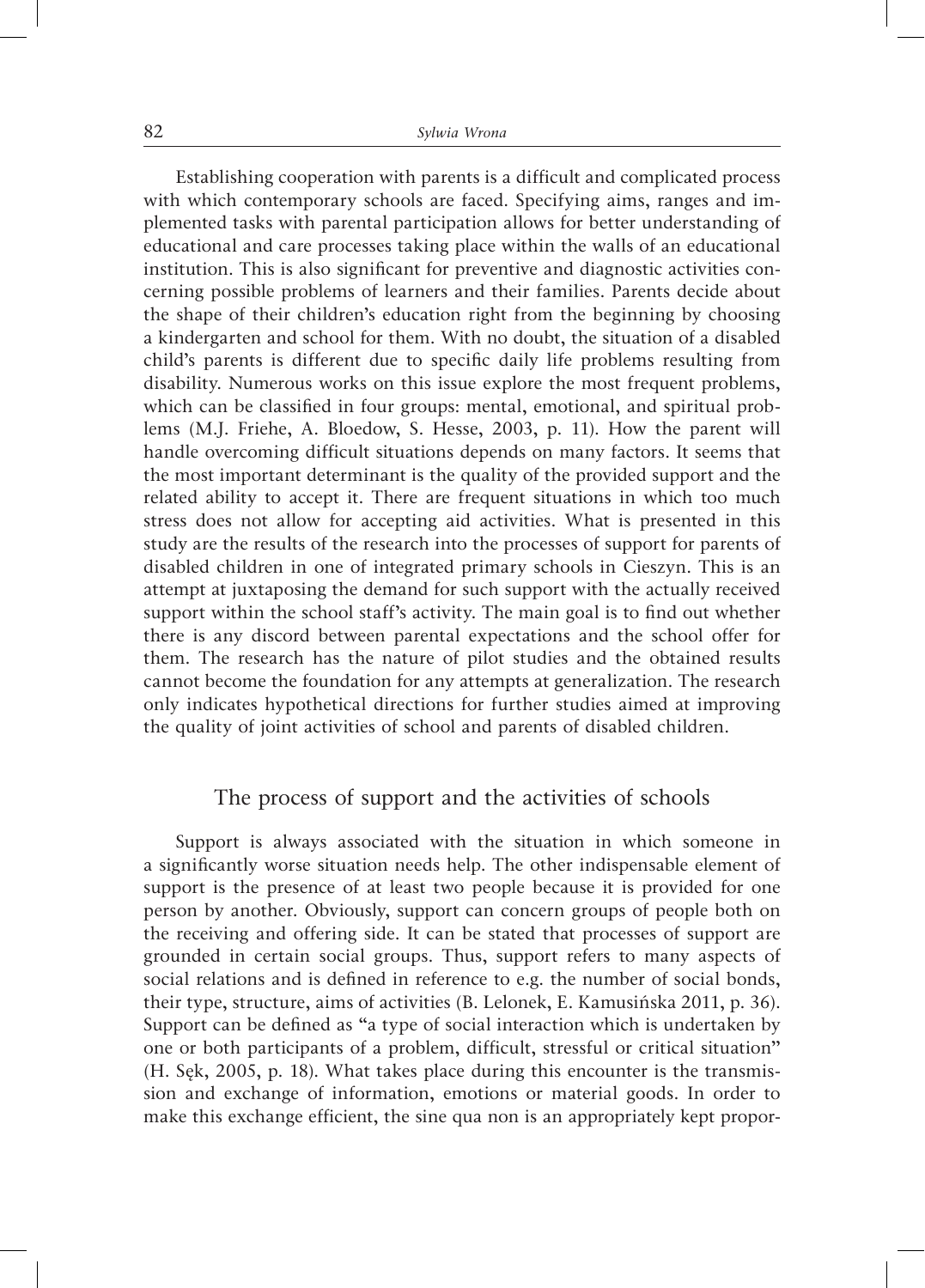tion between the type and size of the provided support and the recipient's needs. Only a properly specified and maintained relation between giving and taking will enable the effectiveness of actions and will prevent dependence on support.

According to Ch. H. Tardy (1985, pp.187–202), several aspects should be taken into account in order to understand support better:

direction – the position of either the giver or recipient of support;

disposition – defined as actual use of the available support resources; the availability of support will be understood as the amount and quality of support to which people have access;

evaluation and description – evaluation is specified by people's satisfaction from the received support, whereas description only indicates what kind of support is being dealt with;

contents – the type of support or what a person receives, e.g. money, verbal consolation, information, etc.

network – specifying who and in what number and structure provides support as well as what its sources are.

Analyzing the support provided by school for parents of disabled children in compliance with the above mentioned information, it seems worth consideration how educational and care tasks addressed to parents correspond with the activities directed to cooperation and support for parents, first of all – parents of disabled learners. Another important issue is the effectiveness of support, which is mostly determined by its adequacy – most often in the teacher's proper choice of the provided support for the parent.

Nowadays, both media and particular ministries emphasize the significance of family and its cooperation with various institutions and of supporting parents in the process of their children's education<sup>1</sup>. The detailed rules and fields of support for parents are comprised in the Directive of the Ministry of National Education of 30th April 2013 on the principles of providing and organizing psychological -pedagogical support in public kindergartens, schools and institutions (Journal of Laws 2013, item 532). In particular, this support should consist in aiding parents and teachers in their activities aimed at solving didactic and educational problems as well as in developing their educational skills. The aid addressed to learners in a particular institution needs to co- -occur with participation of parents. They should be informed about the forms, periods and ranges of the provided support. Legal guardians can also initiate aid activities. Support can be provided through advice, consulting, workshops

<sup>1</sup> Introduced by the Ministry of National Education on 17th November 2010, the set of directives concerning the organization of education and psychological -pedagogical support in kindergartens, schools and institutions (Journal of Laws 2010, No 228, item 1487-1994) can be found among legal acts of the Ministry with later changes (Journal of Laws 2013, item 532, Journal of Laws 3013, item 199, Journal of Laws 2013, item 532).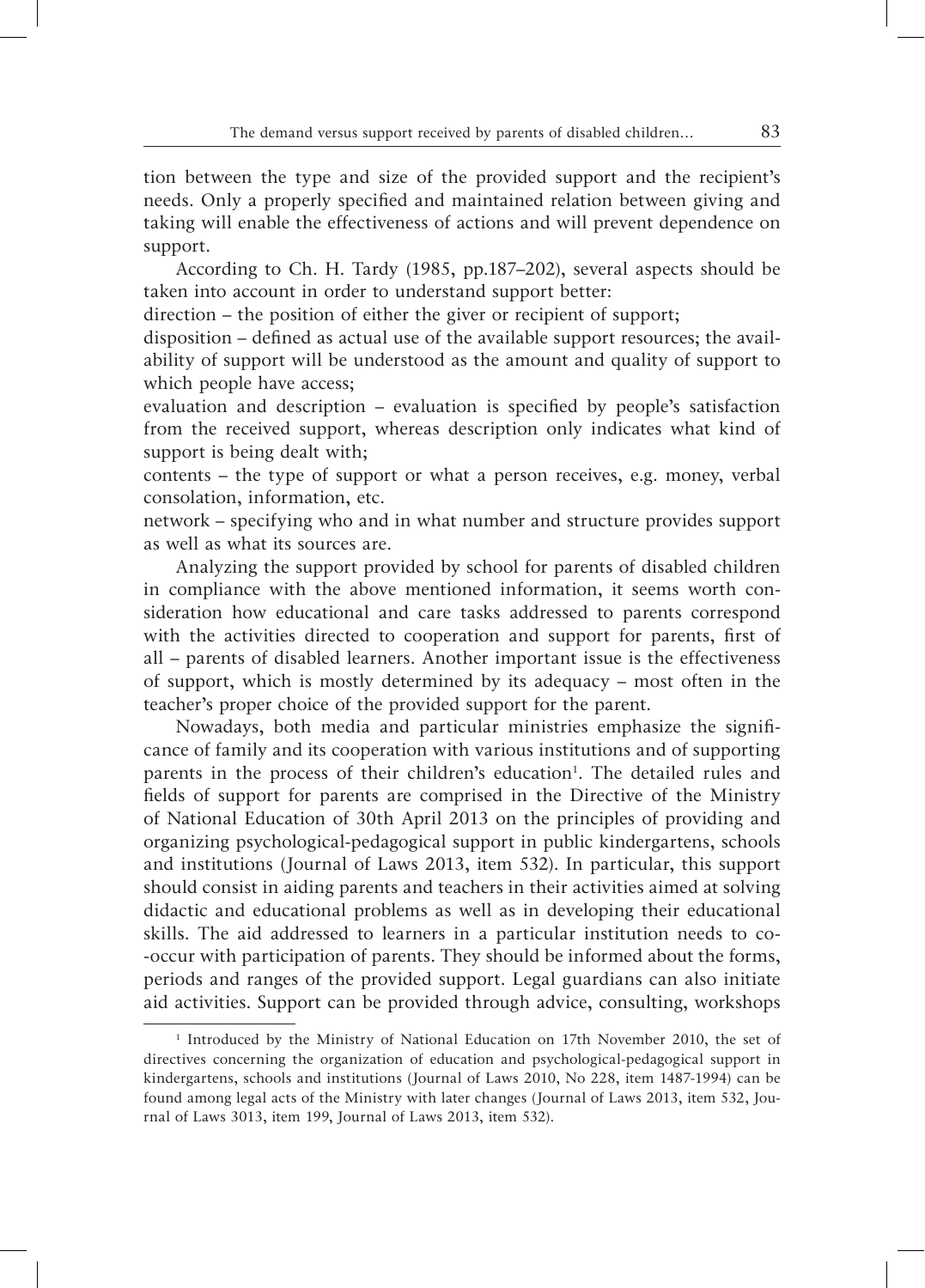or training.What becomes a new quality of (understood in this way) organizational model of psychological -pedagogical support is the principle that it ought to be organized, among other things, nearer the parents – treating them as the best specialists in dealing with their children (J.R. Łuniewska, p. 8).

Regardless the legal regulations, good support should bring measurable benefits to the supported person. Support should be treated as a specific relation of a person with the environment, indirectly determining the optimal regulation of behavior in difficult situations, such as upbringing, care and education of a disabled child (Bartosz, 1992, p. 46). Support for parents of disabled children, understood in this way, may result e.g. in raising their parental competences and resourcefulness in situations associated with difficult behavior or in better organization of additional educational aid. It is essential that the activities of the supporting (teachers) should directly result from the needs of the recipients of support – parents of disabled children. In the process of efficiently developed and applied support in overcoming problems, B. Bartosz (ibid.) distinguishes several stages based on the analysis of three groups of factors (personal, situational, relational – person – problem):

the first stage – reinterpretation of the meaning of an event, which takes place as a consequence of a supporting relation; a particular problem situation is presented from the perspective of the supporting person. This should result in a new interpretation of one's own difficult situation and in realizing that it may happen to other people. Such re -formulation along with a different perspective on the approach to the problem will enable searching for possible solutions. This process depends on the quality of the supporting relation, personal traits of the supporting and the supported and the type of the problem. The major task is maintaining the support for a person handling a difficult situation;

the second stage – mobilization, which is based on the reconstructed (in the previous stage) potential of the supported person. The superior task here is to undertake activities aimed at the cognitive -rational analysis of the problem. This analysis is manifested in the search for information, ways of managing in life, re -valuing the superior aims. What takes place at this stage is another reintegration of the ways of active managing in a difficult situation. As in the first stage, this process depends on the same personal, situational and relational factors. Support at this stage has mobilizing qualities for the person in a difficult situation;

the third stage – autonomic activities, which appear here and are aimed at restoring or improving the level of previous functioning. These activities are undertaken by a supported person, who should be prepared for solving problems through the conduct in previous stages. It is of due significance that the responsibility is on the part of the supported person and that temporary responsibility of the supporting person should be gradually terminated.

In the school context, the process of support may take place without clear distinction of the discussed stages due to the specificity in the functioning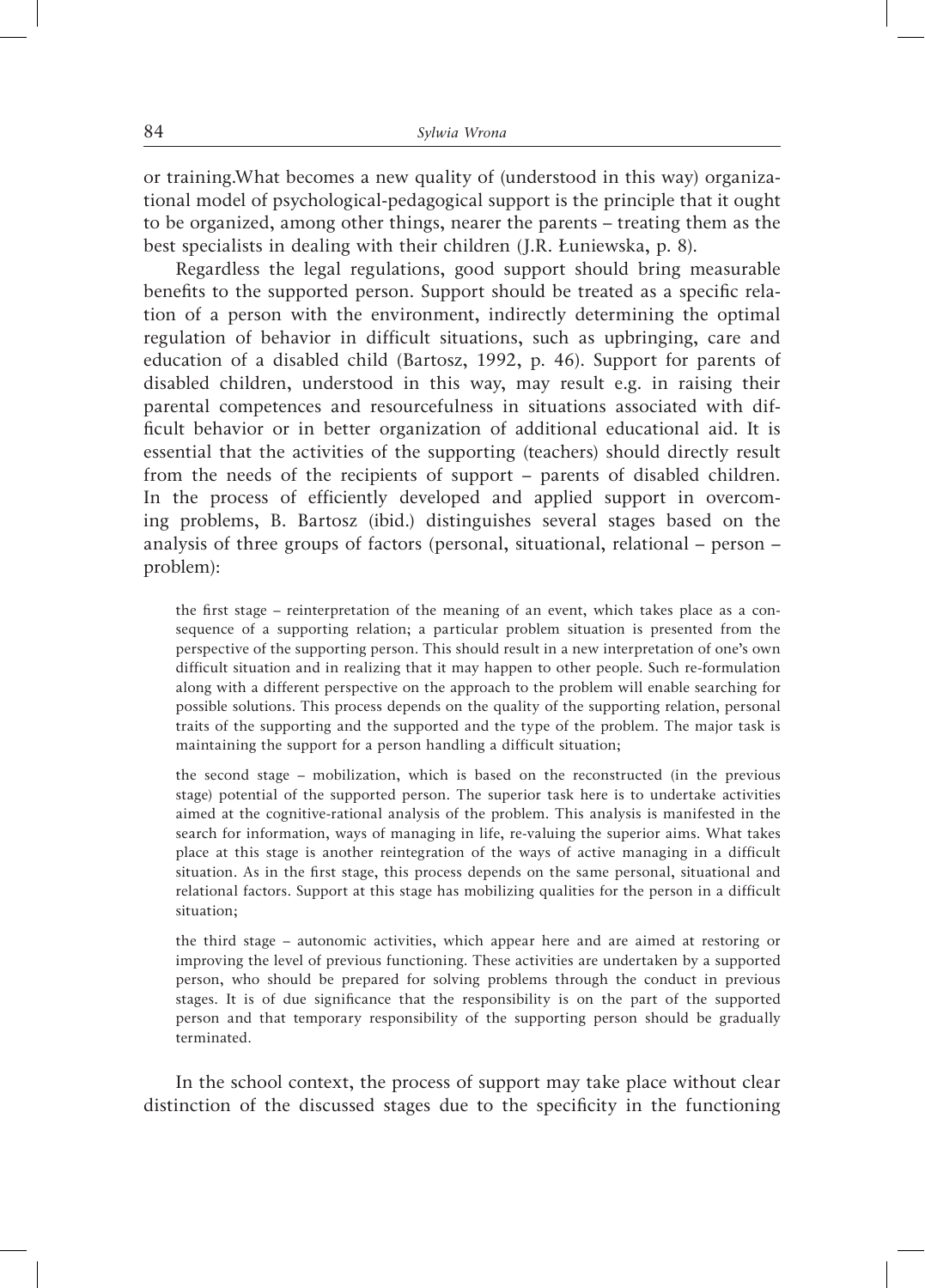of educational institutions, which mostly focus on the educational process. However, the situations requiring psychological -pedagogical support for parents should be based on an appropriate diagnostic process (specifying support areas), followed by the choice of proper forms of support and then by the process of actual acting. Disregarding these three major stages might result in undertaking inappropriate steps – and therefore in their weak effectiveness. Such activities frequently become fiction which is only present in a written form in school documents.

#### Methodology of own studies

The conducted pilot study has been aimed at the analysis of both the demand and providing support for parents of disabled children in the course of education in primary school. The main research problem has been comprised in the following question: Is there a dissonance (What dissonance is there) between the support received by parents of disabled children and the one provided by teachers?

The pilot study has been conducted with the application of categorized interview among a group of parents with disabled children by means of purposive sampling, where the basic criterion was possessing a disabled child or a child with developmental disorder. As the research has comprised parents of children with different types and intensity of disability, the studies could only allow for some selected generalizations on a particular level – common problems of families with a disabled child and the support received due to this. The obtained data indicate merely a certain tendency concerning the experienced social support and may be used for potential amendments in particular institutions.

The study has involved 24 parents of disabled children and 19 teachers from an integrated primary school in Cieszyn.

The applied research tool has been Schwarzer and Schultz's Berlin Social Support Scales (BSSS) in its Polish adaptation (Łuszczyńska, Kowalska, Mazurkiewicz and Schwarzer, 2006, pp. 17–27). BSSS measures cognitive and behavioural dimensions of social support and consists of five independent scales (Schulz, U., Schwarzer, R. 2003, pp.73–82). They are the following:

- I perceived available support (8 questions),
- II need for support (4 questions),
- III support seeking (5 questions),
- IV received support (15 questions),
- V protective buffering support.

The subscales I and V enable evaluation of emotional and informational support. The questions concerning instrumental support and satisfaction from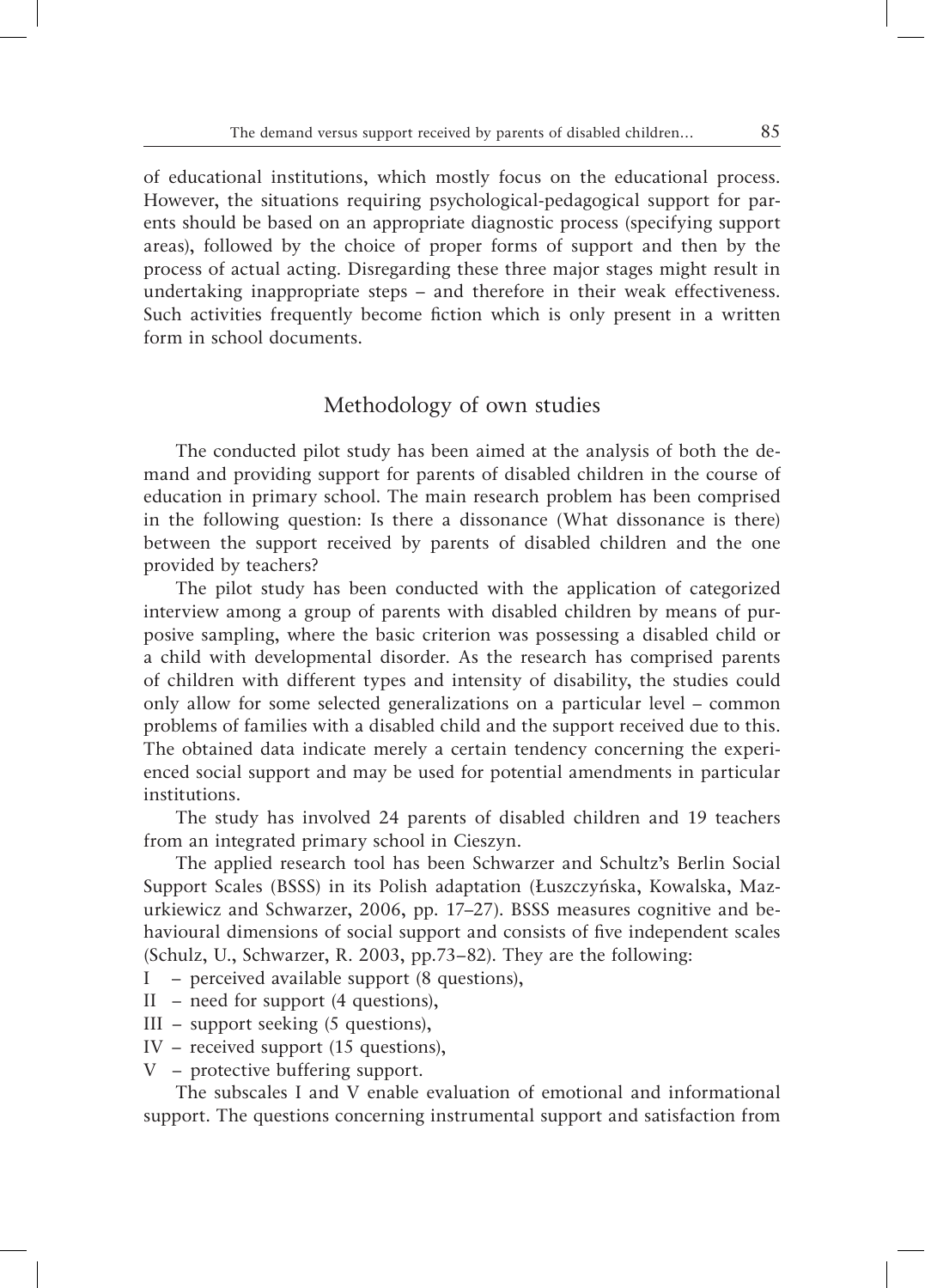the received support are comprised in subscale IV. Answers are provided on the four -point evaluation scale. The result of each subscale is specified in the range of 1–4 points, where 1 stands for a totally false statement and 4 for a totally true one. The higher the number of obtained points is the bigger social support is identified.

## Research results

While evaluating the structure and functioning of support for parents with disabled children in primary school, the particular subcategories of the scale (Table 1) were subjected to analysis as the first ones. What is important here is confirming the fact itself that the process of supporting parents of disabled children exists and that teachers are aware of aid activities addressed to these parents. Only confirming such coexistence allows for more detailed analyses, also concerning satisfaction, its evaluation or availability as well as openness to the conducted activities.

In talks with respondents – both parents and teachers – the existence of the phenomenon of support was confirmed clearly. Teachers along with school authorities are aware of the provided aid and its significance for parents. Yet, parents have the awareness of support provided by school. This is confirmed by the results presented in Table 1 – especially scale I, which concerns perceived available support and in which they are the highest (mean: 3.3).

| Support scales                  | $N^*$ – numer<br>of parents | Minimum | Maximum | Mean | Standard<br>deviation |
|---------------------------------|-----------------------------|---------|---------|------|-----------------------|
| I. perceived available support  | 24                          | 1.63    | 4.00    | 3.3  | 0.66                  |
| II. need for support            | 24                          | 1.75    | 4.00    | 2.9  | 0.67                  |
| III. support seeking            | 24                          | 1.00    | 4.00    | 3.0  | 0.79                  |
| IV. actually received support   | 22                          | 2.00    | 4.00    | 3.0  | 0.60                  |
| V. protective buffering support | 22                          | 1.00    | 3.17    | 1.9  | 0.70                  |

Table 1. Results obtained by parents in particular subscales

\* 24 parents were examined, however 2 of them filled only the first three scales.

What draws attention is the fact that parents of disabled children manifest an active attitude and they search for support on their own as well. It is confirmed by the mean equalling 3 in the subscale of support seeking. This involves seeking advice, consolation, talking and other examples of direct asking for help. In order to specify which way prevails in parents' search for support,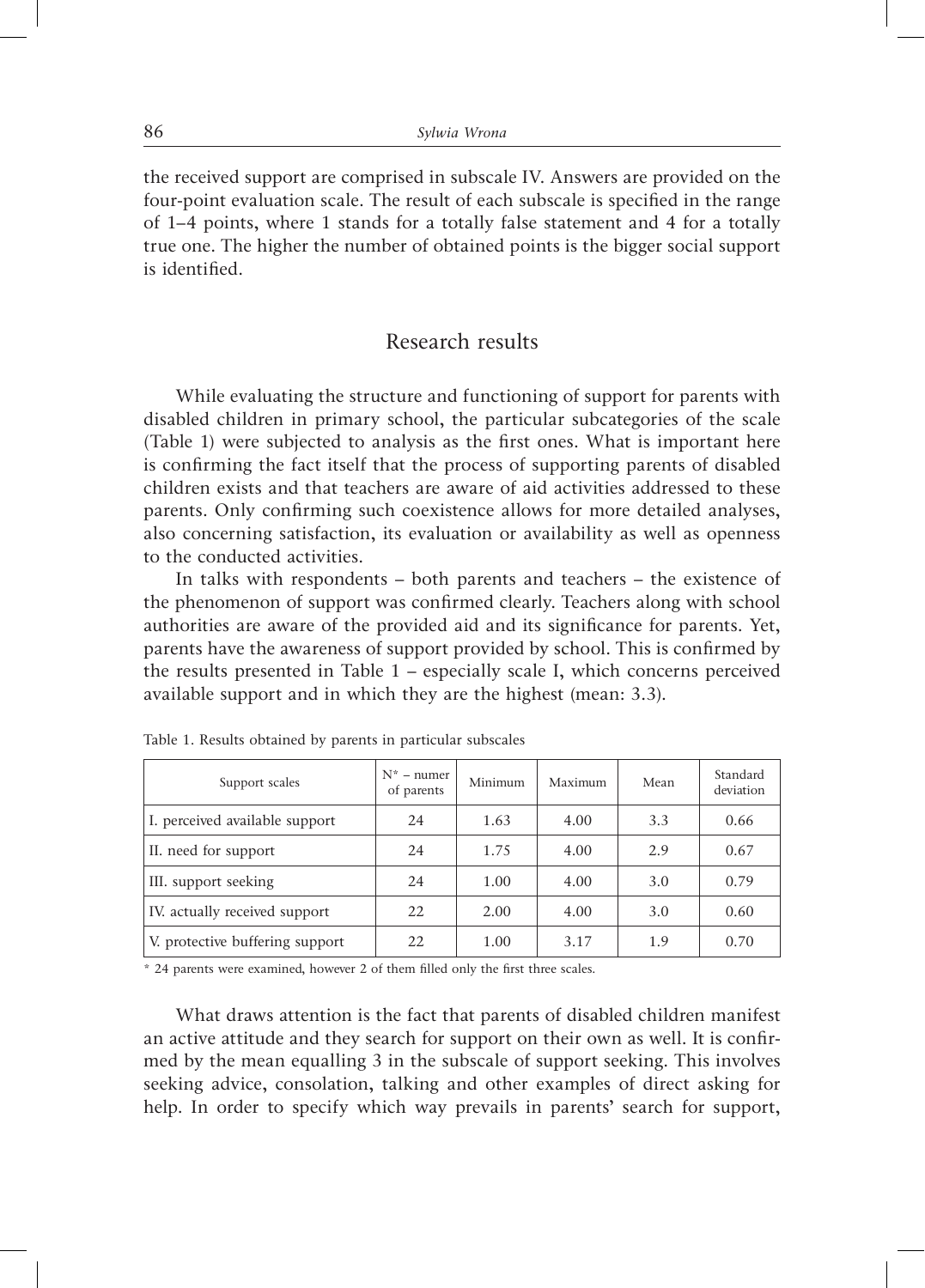#### percentage ranges have been calculated for particular questions. The obtained results are presented in Table 2.

| Questions in the<br>support seeking scale                                              | Totally false |                        | True to a small<br>extent |                        | True to a moderate<br>extent |                        | Totally true  |                        |
|----------------------------------------------------------------------------------------|---------------|------------------------|---------------------------|------------------------|------------------------------|------------------------|---------------|------------------------|
|                                                                                        | $\frac{0}{0}$ | number of<br>responses | $\frac{0}{0}$             | number of<br>responses | $\%$                         | number of<br>responses | $\frac{0}{0}$ | number of<br>responses |
| In critical situations,<br>I prefer to ask others<br>for their advice                  | 8.3%          | 2                      | 20.8%                     | .5                     | 29.2%                        | 7                      | 41.7%         | 10                     |
| Whenever I am down,<br>I look for someo-<br>ne to cheer me up<br>again                 | 12.0%         | 3                      | 20.0%                     | 5                      | 44.0%                        | 11                     | 24.0%         | 6                      |
| When I am worried,<br>I reach out to so-<br>meone to talk to                           | $4.0\%$       | $\mathbf{1}$           | 16%                       | $\overline{4}$         | 40.0%                        | 11                     | 40.0%         | 10                     |
| If I do not know<br>how to handle a si-<br>tuation, I ask others<br>what they would do | 8.3%          | $\mathcal{D}_{\alpha}$ | 8.3%                      | 2                      | 33.3%                        | 8                      | 50.0%         | 12                     |
| Whenever I need help,<br>I ask for it                                                  | 4.2%          | $\mathbf{1}$           | 16.7%                     | $\overline{4}$         | 50.0%                        | 12                     | 29.2%         | 7                      |

Table 2. Support seeking scale

The presented results unambiguously show that parents of disabled children seek support in difficult situations mostly through talking and exploring good practices used by other people. This might result from different evaluations of their effectiveness while searching for support in difficult situations and from their individual personality traits.

The analyzed results do not change the fact that the obtained general means in particular subscales are very similar. Only the data obtained in the analysis of the subscale concerning protective buffering support differ slightly when compared to other results. As it has been highlighted earlier, what becomes an important element in an attempt at describing support activities is the convergence of activities of the two groups: the recipients and the givers of aid activities. As the last two subscale parameters will contribute to the description of hypothetical dissonance between the support received by parents of disabled children and the support provided by teachers, it is necessary to analyze particular constituents of the subscales (Table 3).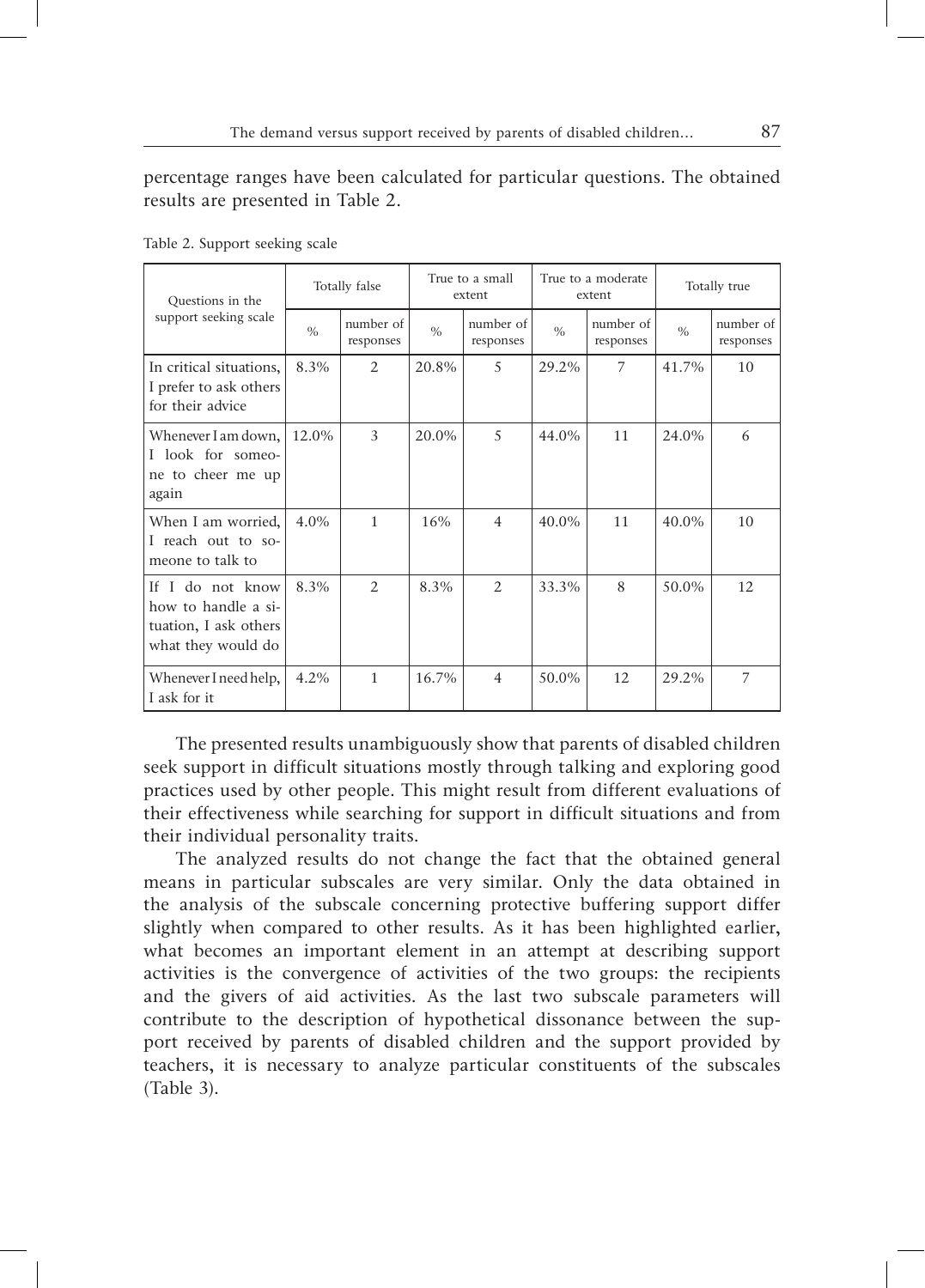| Support scales               | Minimum | Maximum | Mean | Standard<br>deviation |
|------------------------------|---------|---------|------|-----------------------|
| Actually received support    | 1.86    | 3.93    | 3.4  | 0.44                  |
| Protective buffering support | 1.33    | 3.67    | 2.6  | 0.78                  |

Table 3. Results obtained by teachers in particular subscales

Having compared the results presented in Table 3, what comes into focus is the point difference between the analyzed subscales. A significantly higher mean of the obtained points is typical of the support provided by teachers. However, it should be made clear that particular single sentences subjected to teachers' evaluation are associated with sincerity in mutual contacts, possible parents' criticism and the assessment of their emotional state resulting from the support situation which they face. Therefore, a lower mean of the obtained points does not mean low intensity of support activities.

The major goal of the study has been comparing the support received by parents of disabled children with the support provided at school in teachers' opinion. In order to do this, two results have been compared – the ones obtained from parents and from teachers (Table 4).

| Support scales               | Mean –<br>parents | Mean –<br>teachers |  |
|------------------------------|-------------------|--------------------|--|
| Actually received support    | 3.0               | 3.4                |  |
| Protective buffering support | 1.9               | 2.6                |  |

Table 4. Comparison of results obtained from parents and teachers

The analysis of the presented data unambiguously indicates that the evaluation of the provided and received support is convergent. Thus, it can be stated that in the case of the examined primary school there is no dissonance between the received and the perceived support. This is confirmed by the earlier presented results which concern perceiving the available support (Table 1). Yet, it should be emphasized that the school in which the research has been done belongs to integrated schools employing special education teachers, who are familiarized with possible educational difficulties and the daily life of disabled learners and their families. Thus, appropriately trained staff, with both the knowledge and awareness of disability, might have been the main determinant of such convergent research results. Referring to theoretical foundations of the appropriate support process, it can be unequivocally stated that the fundamental condition has been fulfilled: there is convergence of support activities on both sides – of the recipients (parents) and the givers (teachers). Some attention should be drawn to a slightly different view on protective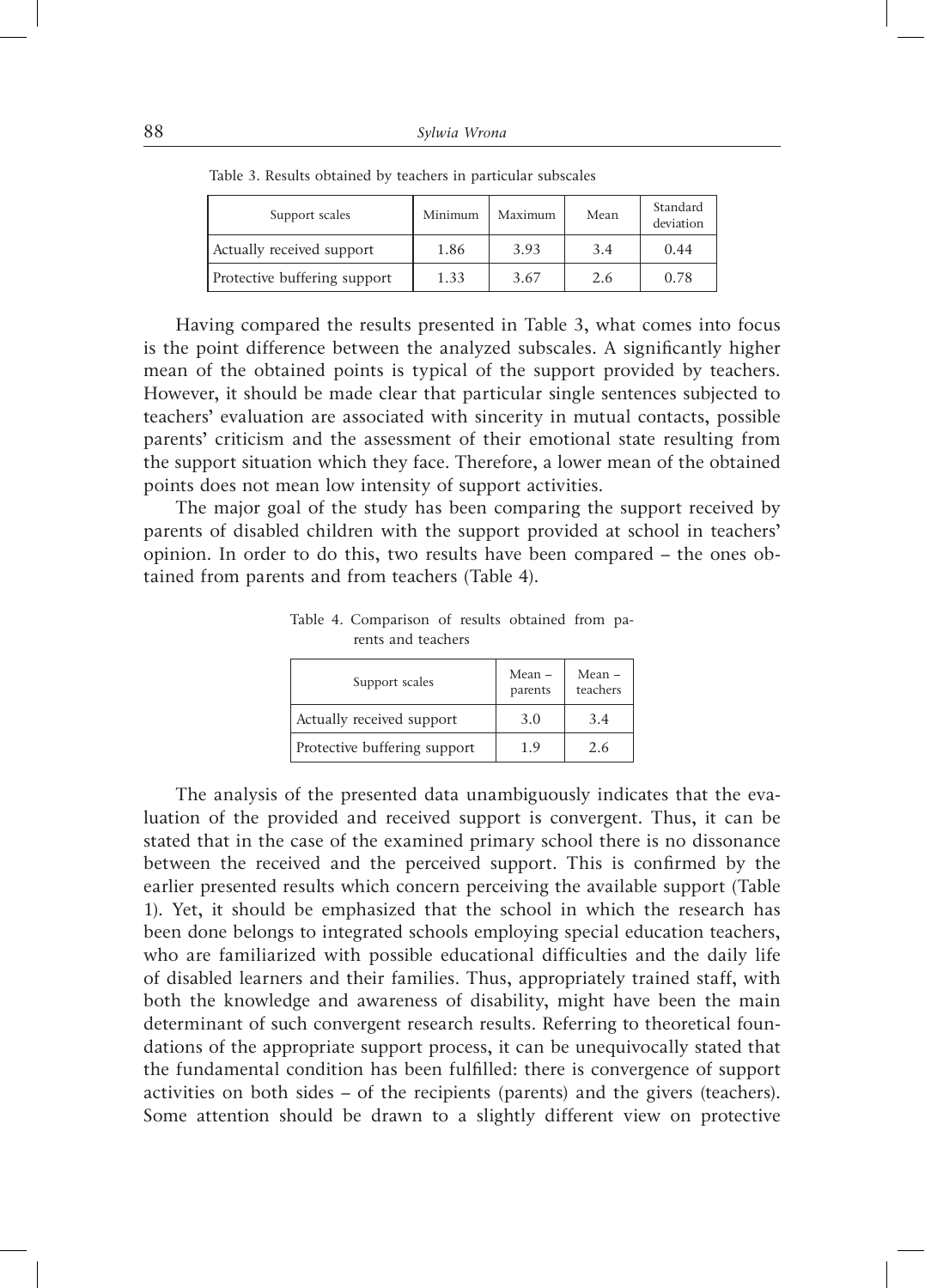buffering support. What is observed here is a slight difference between the obtained results. Therefore, it seems interesting to analyze what the point means are in particular categories of questions comprised in the discussed scale (Table 5).

| Questions for the scale<br>of protective buffering<br>support         | Totally false |              | True to a small<br>extent |          | True to a moderate<br>extent |          | Totally true |          |
|-----------------------------------------------------------------------|---------------|--------------|---------------------------|----------|------------------------------|----------|--------------|----------|
|                                                                       | parents       | teachers     | parents                   | teachers | parents                      | teachers | parents      | teachers |
| I kept all bad news<br>from him/her (patient)                         | 46.2%         | 26.9%        | 15.4%                     | 50%      | 19.25%                       | 7.7%     | 3.8%         | $\Omega$ |
| I avoided everything<br>that could upset him/<br>her                  | 50.0%         | 30.8%        | 15.4%                     | 26.9%    | 19.2%                        | 7.7%     | 19.2%        | $\Omega$ |
| I showed strength in<br>his/her presence                              | 23.1%         | $\mathbf{0}$ | 23.1%                     | 19.2%    | 11.5%                        | 19.2%    | 26.9%        | 42.3%    |
| I did not let him/her<br>notice how bad and<br>depressed I felt       | 46.2%         | 15.4%        | 11.5%                     | 19.2%    | 19.2%                        | $\Omega$ | $7.7\%$      | 38.5%    |
| I avoided any criticism                                               | 42.3%         | 7.7%         | 11.5%                     | 19.2%    | 15.4%                        | 34.6%    | 15.4%        | 23.1%    |
| I pretended to be very<br>strong, although I did<br>not feel that way | 53.8%         | 30.8%        | 7.7%                      | 3.8%     | 19.2%                        | 3.8%     | 3.8%         | 34.6%    |

Table 5. Scale of protective buffering support

\* the sum of the results is not 100% because some parents and teachers provided no response or did not mark all answers

The largest point difference between the groups of parents and teachers occurred in the question concerning criticism. The analysis of the most extreme responses (totally false, totally true) indicated that over 40% of the examined parents stated that they do not avoid criticism towards teachers and their support activities, whereas only 7.7 % of the teachers gave the same answer. This may prove high awareness of parents' expectations and desires, they are not afraid to talk about them openly.

Some interesting data also appeared in the case of pretending "inner" strength. While most of the parents try to express themselves and their current emotional state, teachers constitute a very heterogeneous group, consisting of two well -distinguished subgroups. The members of the first subgroup pretend they are very strong, although they do not feel so, the second subgroup – just the opposite. This might result from the fact that some teachers are afraid of losing the authority of a specialist.